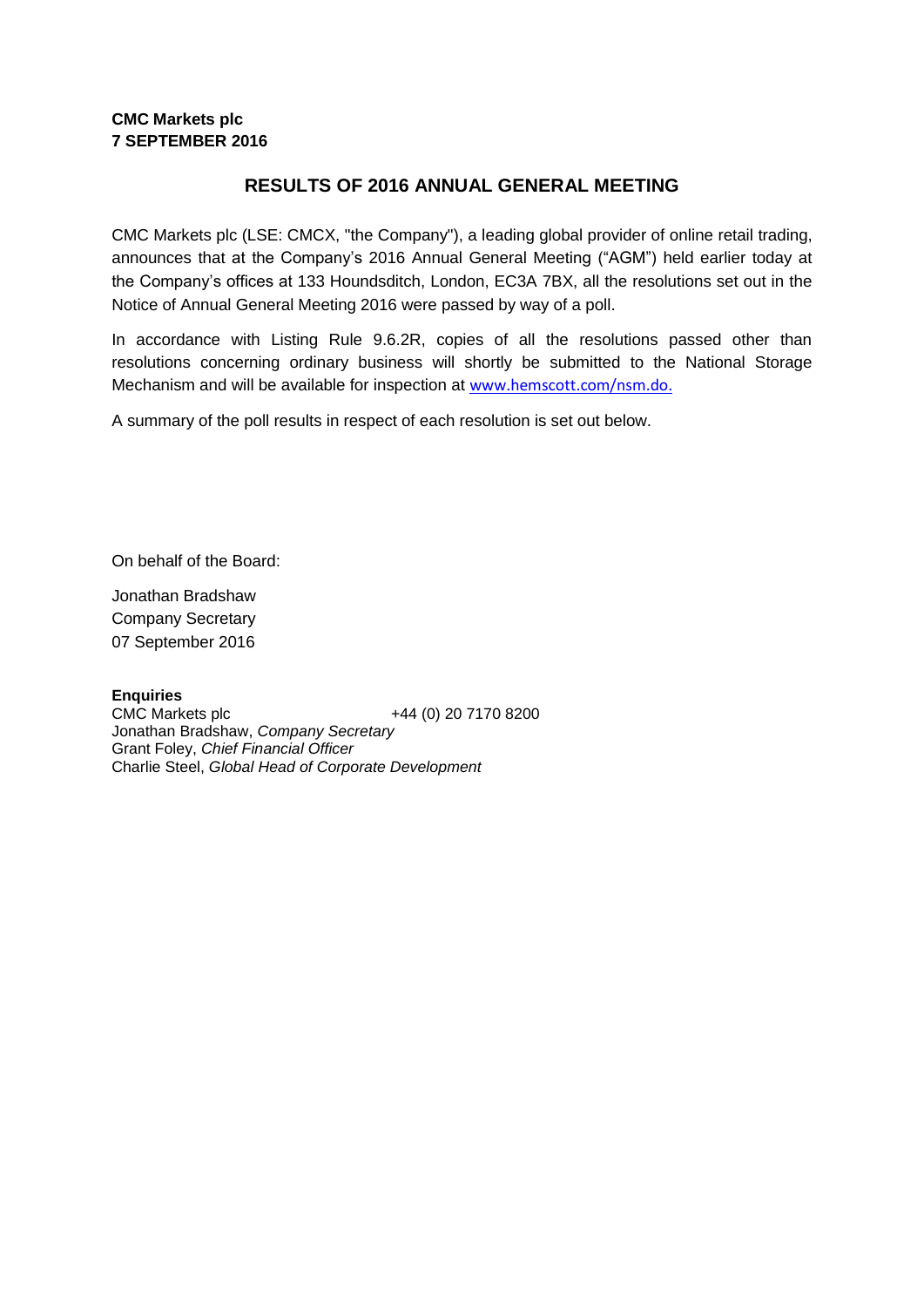## ANNUAL GENERAL MEETING – 07 SEPTEMBER 2016 VOTING RESULTS

|                   |                                                                                                  | Number of votes<br>in favour | % in favour | Number of votes<br>against | % against | Number of votes<br>withheld | <b>Total Shares Voted</b> | % of Issued Share<br>Capital Voted |
|-------------------|--------------------------------------------------------------------------------------------------|------------------------------|-------------|----------------------------|-----------|-----------------------------|---------------------------|------------------------------------|
| <b>RESOLUTION</b> |                                                                                                  |                              |             |                            |           |                             |                           |                                    |
| 1                 | Annual report and financial<br>statements                                                        | 250,358,531                  | 99.99%      | 12,835                     | 0.01%     | 3,834                       | 250,375,200               | 86.96%                             |
| $\overline{2}$    | Final dividend of 5.36p per<br>ordinary share                                                    | 250,375,560                  | 100.00%     | 0                          | 0.00%     | 0                           | 250,375,560               | 86.96%                             |
| 3                 | Election of Simon Waugh                                                                          | 250,115,375                  | 99.90%      | 252,326                    | 0.10%     | 7,499                       | 250,375,200               | 86.96%                             |
| 4                 | <b>Election of Peter Cruddas</b>                                                                 | 250,125,668                  | 99.90%      | 248,908                    | 0.10%     | 624                         | 250,375,200               | 86.96%                             |
| 5                 | <b>Election of Grant Foley</b>                                                                   | 250,120,042                  | 99.90%      | 248,700                    | 0.10%     | 6,458                       | 250,375,200               | 86.96%                             |
| 6                 | <b>Election of David Fineberg</b>                                                                | 250,122,580                  | 99.90%      | 248,700                    | 0.10%     | 3,920                       | 250,375,200               | 86.96%                             |
| 7                 | Election of Manjit<br>Wolstenholme*                                                              | 250,253,320                  | 99.95%      | 115,006                    | 0.05%     | 6,874                       | 250,375,200               | 86.96%                             |
| 8                 | Election of James Richards*                                                                      | 250,256,159                  | 99.96%      | 112,583                    | 0.04%     | 6,458                       | 250,375,200               | 86.96%                             |
| 9                 | Election of Malcolm McCaig*                                                                      | 250,252,239                  | 99.95%      | 112,791                    | 0.05%     | 10,170                      | 250,375,200               | 86.96%                             |
| 10                | Re-appointment of Auditor                                                                        | 249,574,976                  | 99.68%      | 796,096                    | 0.32%     | 3,920                       | 250,374,992               | 86.96%                             |
| 11                | Authority to set remuneration<br>of Auditor                                                      | 249,578,494                  | 99.68%      | 792,920                    | 0.32%     | 3,578                       | 250,374,992               | 86.96%                             |
| 12                | Directors' Remuneration Policy                                                                   | 231,912,237                  | 92.78%      | 18,038,191                 | 7.22%     | 424,564                     | 250,374,992               | 86.96%                             |
| 13                | Directors' Remuneration<br>Report                                                                | 249,500,137                  | 99.99%      | 36,526                     | 0.01%     | 838,329                     | 250,374,992               | 86.96%                             |
| 14                | Authority for Directors to allot<br>shares                                                       | 250,270,399                  | 99.96%      | 93,776                     | 0.04%     | 10,817                      | 250,374,992               | 86.96%                             |
| 15                | Dis-application of pre-emption<br>rights                                                         | 250,358,268                  | 100.00%     | 2,329                      | 0.00%     | 14,395                      | 250,374,992               | 86.96%                             |
| 16                | Authority to allot equity<br>securities in certain<br>circumstances for specific<br>transactions | 250,359,093                  | 100.00%     | 5,082                      | 0.00%     | 10,817                      | 250,374,992               | 86.96%                             |
| 17                | Authority for the Company to<br>purchase own shares                                              | 250,373,328                  | 100.00%     | 1,456                      | 0.00%     | 208                         | 250,374,992               | 86.96%                             |
| 18                | Authority to call a general<br>meeting other than an AGM<br>on not less than 14 days notice      | 248,940,851                  | 99.43%      | 1,433,725                  | 0.57%     | 416                         | 250,374,992               | 86.96%                             |